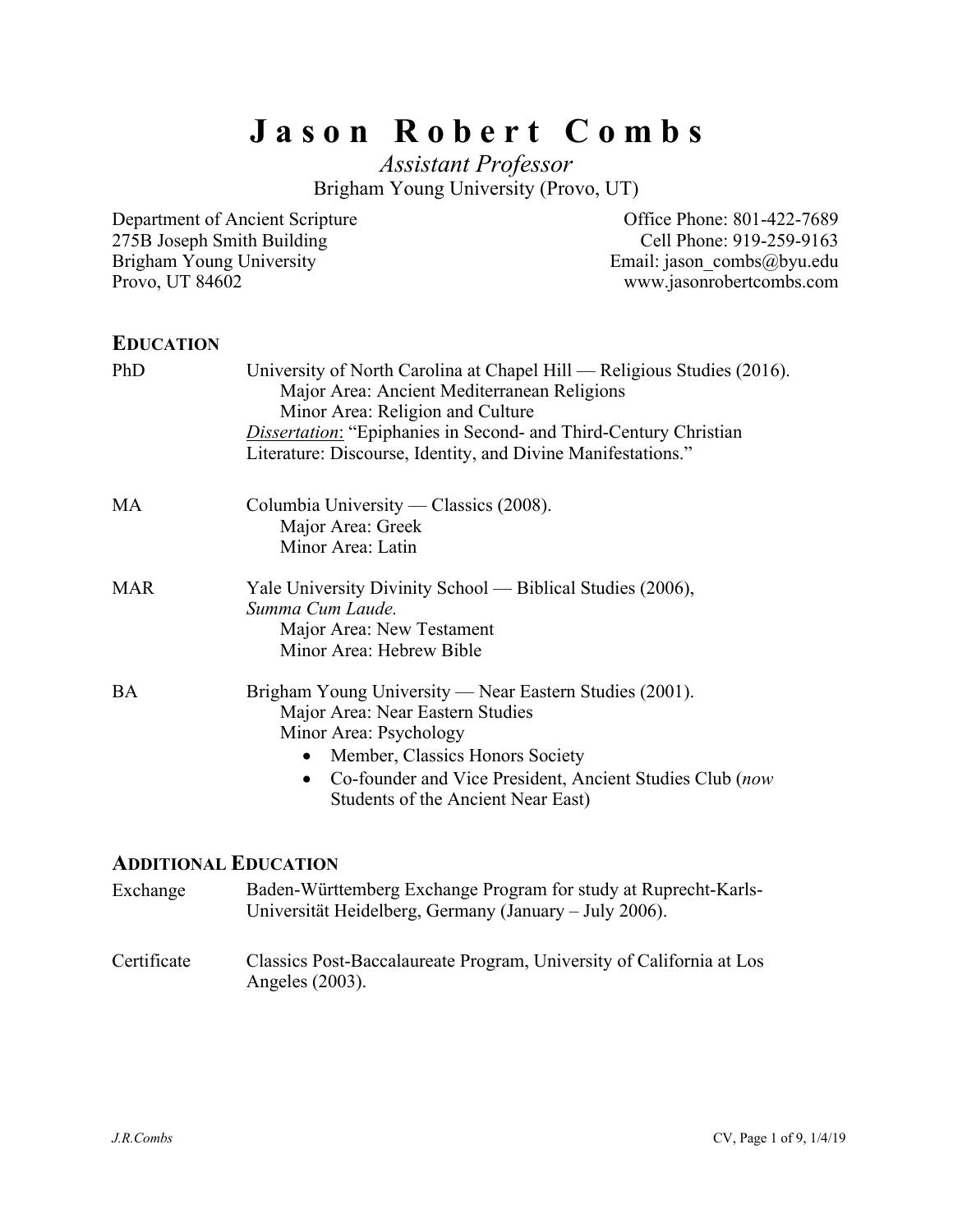### **WORK IN PROGRESS**

"The Shepherd of Hermas and the Problem of Non-Christian Epiphany." In *Experiencing the Shepherd of Hermas.* Edited by Angela Kim Harkins and Harry O. Maier. *Ekstasis: Religious Experience from Antiquity to the Medieval Period*. Berlin: de Gruyter Press. Projected 2020. (*Submission deadline is June 1, 2019.*)

"On the Workers in the Vineyard ( )" in *Narsai: A Complete Translation*, eds. Aaron M. Butts, Kristian S. Heal, and Robert A. Kitchen (Provo, UT: Brigham Young University Press) — Invited. (*Submission deadline is July 1, 2019.*)

"Dating the Sabbath-Worker Agraphon: The Fourth-Century Origin and Significance of Bezae-Luke 6.5," *Journal for the Study of the New Testament* (*Forthcoming*.)

"Non-Canonical Gospels" in *New Testament History, Culture, and Society: A Background to the Texts of the New Testament*, ed. Lincoln H. Blumell (Provo, UT: BYU Religious Studies Center)— anticipated Winter 2019. (*Submitted to editor.*)

"Historical Criticism" in *Mormons and the Bible*, eds. Cory Crawford, Eric Eliason, and Taylor Petrey (Oxford: Oxford University Press) — Under Contract. (*Submitted to editors.*)

### **PUBLICATIONS**

"'Christ' after the Apostles: The Humanity and Divinity of the Savior in the Second Century" *"Thou Art the Christ, the Son of the Living God": The Person and Work of Jesus in the New Testament — Sperry Symposium 2018*, eds. Eric Huntsman, Lincoln Blumell, and Tyler Griffin (Provo, UT: BYU Religious Studies Center, 2018), 303–334.

"From King Ahaz's Sign to Christ Jesus: The 'Fulfillment' of Isaiah 7:14" in *Prophets and Prophecies of the Old Testament: Text and Context — Sperry Symposium 2017*, eds. Aaron Schade, Brian Hauglid, and Kerry Muhlestein (Provo, UT: BYU Religious Studies Center, 2017), 95–122.

"A Walking, Talking Cross: The Polymorphic Christology of the *Gospel of Peter*," *Early Christianity* 5 (2014): 198–219.

"A Marriage-Gift of Part of a Monastery from Byzantine Egypt," *Bulletin of the American Society of Papyrologists* 48 (2011): 79–88.

- Coauthored with Joseph G. Miller.

"A Ghost on the Water?: Understanding an Absurdity in Mark 6:49–50," *Journal of Biblical Literature* 127.2 (2008): 345–358.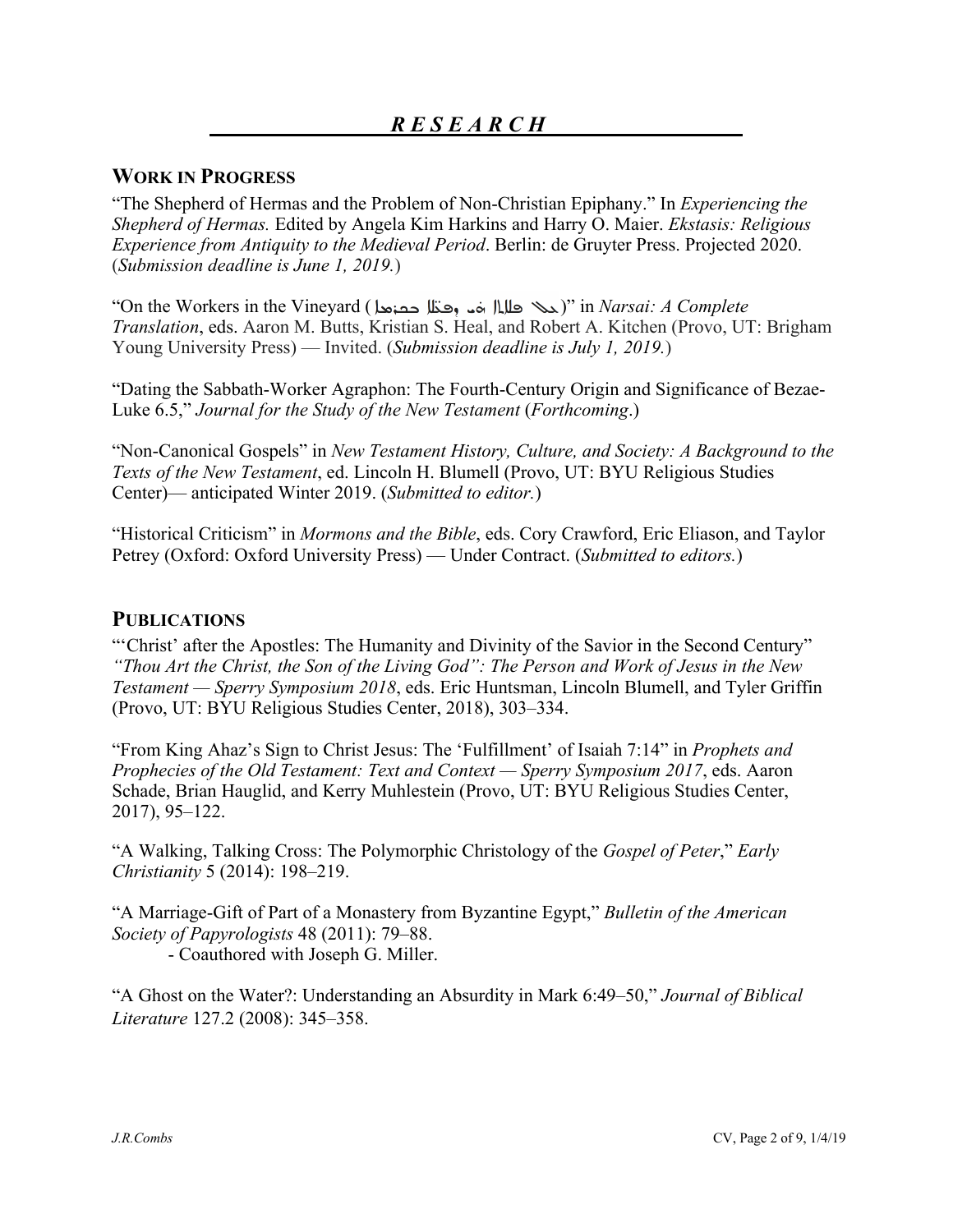### **PRESENTATIONS — PROFESSIONAL MEETINGS**

"The Shepherd of Hermas and the Problem of Non-Christian Epiphany."

• With response by Harry Maier (Vancouver School of Theology).

Society of Biblical Literature Annual Meeting — Combined Session of Inventing

Christianity and Religious Experience in Antiquity (November 2018).

"Soliciting Divine Manifestations: Proto-orthodox Practices in the Late-Second and Early-Third Century CE."

Society of Biblical Literature Annual Meeting — Combined Session of Mysticism, Esotericism, and Gnosticism in Antiquity and Religious Experience in Antiquity (November 2018).

"Dreams/Visions among Early Third-Century Proto-Orthodox Christians: Experience at the Boundaries of Discourse."

• With response by Frances Flannery (James Madison University). Society of Biblical Literature Annual Meeting — Religious Experience in Antiquity (November 2017).

"Dreams of Divine Chastisement: The Origin and Influence of an Early Christian Dream-Type." North American Patristics Society Annual Meeting (May 2017).

"Dating the Sabbath-Worker Agraphon: The Fourth-Century Origin and Significance of Bezae-Luke 6.5."

AAR/SBL/ASOR Rocky Mountain-Great Plains Regional Meeting at the University of Colorado Boulder (March 2017).

- "Christ in the Form of a Young Man: An Early Christian Epiphany-Type." *Disclosure, Inspiration, Epiphany: Divine Revelation in the Ancient Mediterranean*; Conference at King's College, London (May 2016).
- "Christophany as Ecclesiology: Christ Manifest as Apostle in the Apocryphal Acts." International Conference on Patristic Studies, Oxford — Apostolic Apocrypha Session (August 2015).
- "Reading Reversal in the Markan Passion: Psalm 22 as 'Inverted Quotation' in Mark 15." Southeastern Commission for the Study of Religion — New Testament IV Session (March 2015).

"Dreaming Christian: Tertullian's Epiphanies and the Construction of Pagan/Christian Identity."

• With response by Stephanie Cobb (University of Richmond). Society of Biblical Literature Annual Meeting — Combined Session of Inventing Christianity and Contextualizing North African Christianity (November 2014).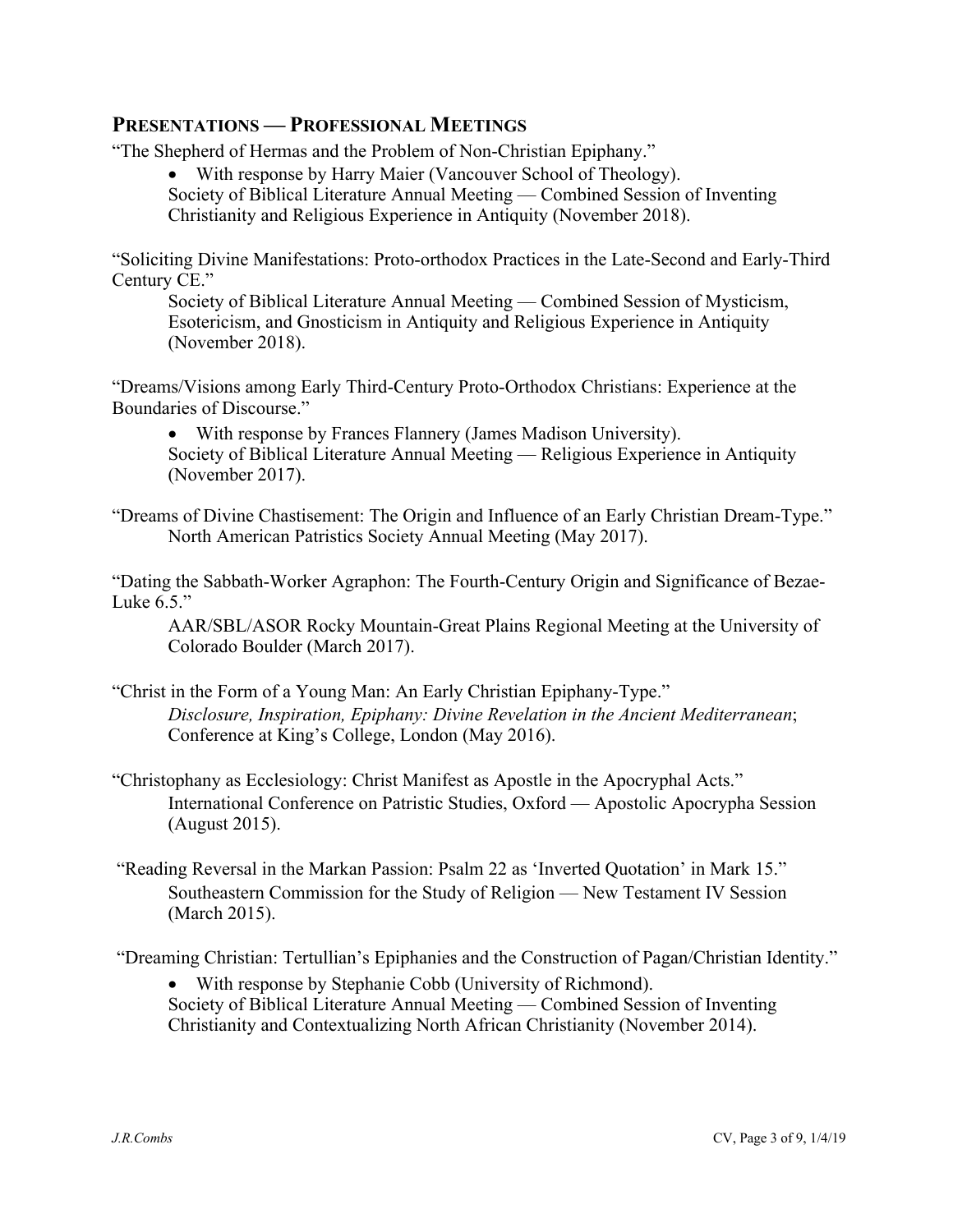- "'In the Eye of the Beholder': Art and Epiphanies in Greek Novels and the Apocryphal Acts." North American Patristics Society Annual Meeting — Christianity and Sophistic Culture in the Second and Third Centuries Session (May 2014).
- "Identifying Dreams: Recognizing Jesus in Tertullian and the *Acts of Peter*." North Carolina Religious Studies Association — Ancient Mediterranean Session (November 2013).
- "Constraining Christian Visions: The Problem of Polymorphy in the Apocryphal Acts." North American Patristics Society Annual Meeting — Second Century Christianities Session (May 2013).

"Dreams(') Matter: Idol-Demons and Early Christian Oneiric Techniques."

• With response by Steven Larson (Ohio Wesleyan University). Society of Biblical Literature Annual Meeting — Religious Competition in the Third Century CE: Interdisciplinary Approaches Section (November 2012).

"Exception as Power: Reading Agamben in the Apostolic Fathers."

North American Patristics Society Annual Meeting — Church Leadership Session (May 2012).

"Re-contextualizing the Walking, Talking Cross: Dualistic Christology in the *Gospel of Peter*."

• Special session on the *Gospel of Peter*, including reviews of Paul Foster's commentary. Society of Biblical Literature Annual Meeting — Christian Apocrypha Section (November 2011).

"Correcting the Commandment: The Effect of Early Christian Sabbath Polemic on the Text of Luke's Gospel."

- With response by Bill Warren (New Orleans Baptist Theological Seminary). Society of Biblical Literature Annual Meeting — Sabbath in Text, Tradition and Theology Consultation (November 2010).
- "Jewish 'Fools' and their Gentile Foil: Reading Comedy in Mark 15:34-39." Society of Biblical Literature Annual Meeting — Synoptic Gospels Section (November 2010).
- "Locating Luke 6.5D: Toward a Social Context for the Sabbath Worker." Southeastern Commission for the Study of Religion — New Testament II Session (March 2010).
- "They Thought it was a Ghost:' Understanding an Absurdity in Mark 6:49-50." Society of Biblical Literature Annual Meeting — Synoptic Gospels Section (November 2006).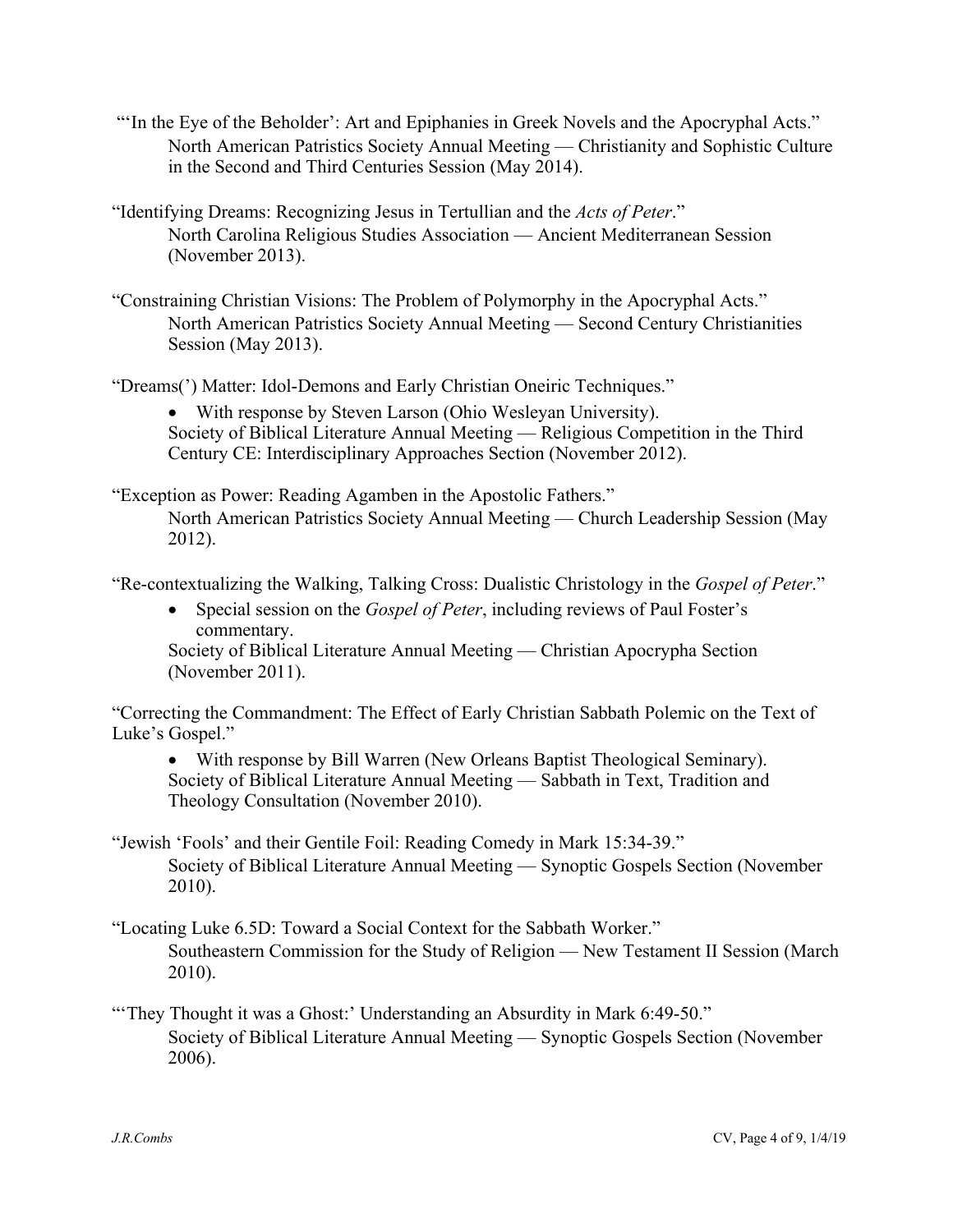"Roman Comedy and Pauline Humor: Rethinking the Metaphors of Slavery and Sons in Galatians 3.22-4.9."

Society of Biblical Literature Annual Meeting — Pauline Epistles Section (November 2005).

"Entering Aseneth's Mouth: A Socio-Anthropological Approach to Community Boundaries in 'Joseph and Aseneth.'"

Society of Biblical Literature Annual Meeting — Social History of Formative Christianity and Judaism Section (November 2005).

### **PRESENTATIONS — INVITED RESPONSES**

"Repositioning Perpetua: A Response to Rebillard's 'Res gestas martyrum digerere.'" Guest lecture of Eric Rebillard, "Res gestas martyrum digerere: North African Hagiography until the time of Augustine," hosted by Duke University's Center for Late Ancient Studies (March 2015).

### **PRESENTATIONS — PUBLIC LECTURES**

- "'Christ' after the Apostles: The Humanity and Divinity of the Savior in the Second Century" "Thou Art the Christ, the Son of the Living God": The Person and Work of Jesus in the New Testament — BYU Sperry Symposium 2018.
- "The Discovery and Content of the Ancient Christian Nag Hammadi Library" Monday Lecture —BYU Education Week 2018.
- "After the Apostles: Christianity in the 2nd and 3rd Centuries A.D." Tuesday–Friday Series of Classes—BYU Education Week 2018.
- "From King Ahaz's Sign to Christ Jesus: The 'Fulfillment' of Isaiah 7:14" Prophets and Prophecies of the Old Testament: Text and Context — BYU Sperry Symposium 2017.
- "New Directions in Biblical Studies" Keynote Address at the BYU Students of the Ancient Near East Symposium (March 2017).
- "Visions of Jesus: How to Dream like an Ancient Christian." Guest Speaker at New Garden Friends Meeting, Greensboro, NC (April 2013).
- "Sing to the Lord a New Song: How Early Christians Read a Jewish Prophet." Invited lecture for the Mini-Conference, "Isaiah: A Prophet of Hope for Jews and Christians," hosted by UNC's Institute for the Arts and Humanities (November 2013).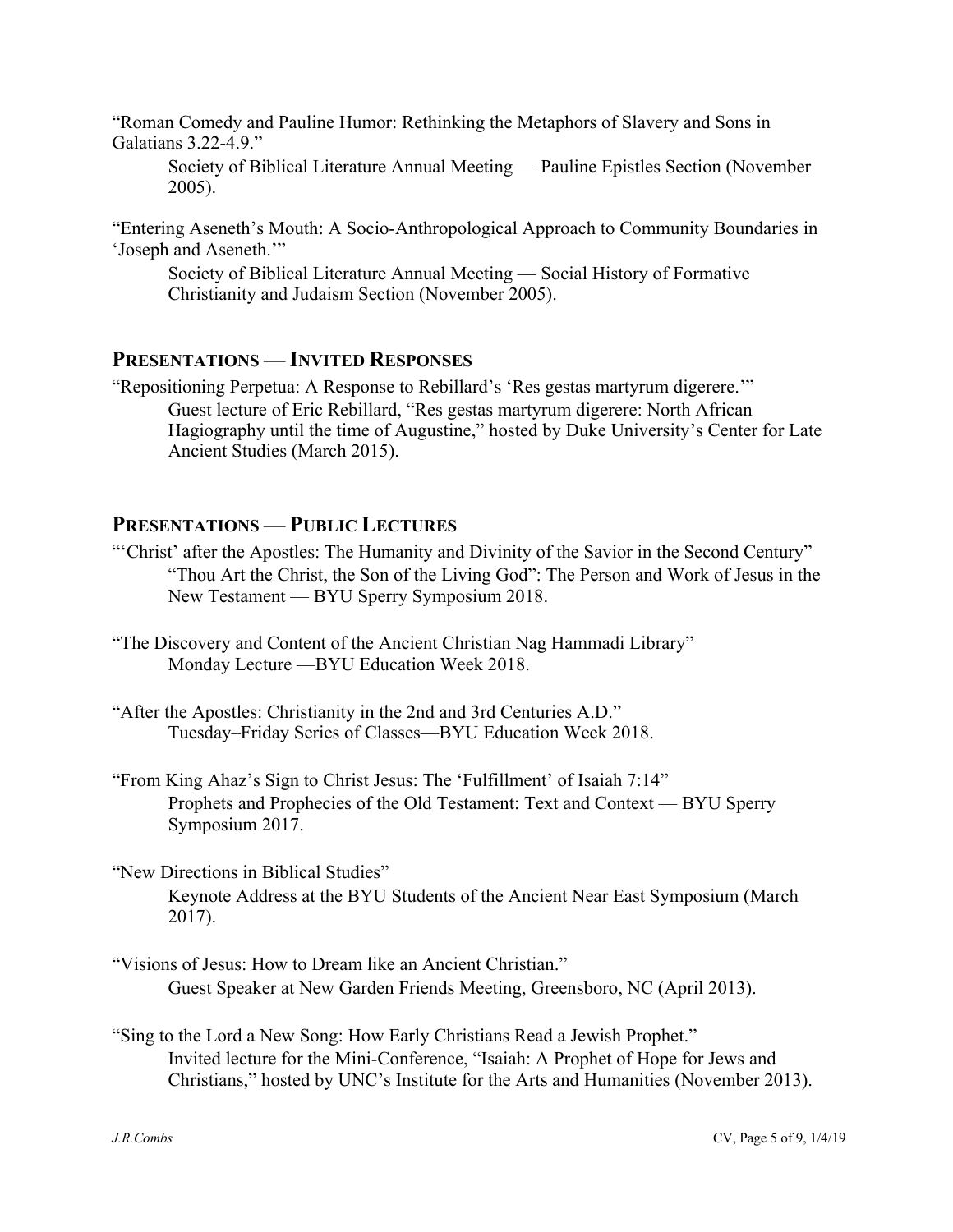"The 'Fulfillment' of the Beatitudes in Matthew, the Dead Sea Scrolls, and 3 Nephi" Sidney B. Sperry Symposium at Brigham Young University, UT (October 2010).

### **AWARDS — RESEARCH AND TRAVEL**

Lovick P. Corn Dissertation Fellow, The Royster Society of Fellows, UNC (2014–2015).

Graduate and Professional Student Federation Travel Award, UNC (May 2014).

Hugh W. Nibley Fellowship, Maxwell Institute for Religious Scholarship (2009–2013).

Robert Miller Fund for Excellence in Religious Studies — Travel Award, UNC (2012). Mitteln des Ministeriums für Wissenschaft, Forschung und Kunst Baden-Württemberg. Stipend for study at Heidelberg University (January–July 2006).

Graduate and Professional Student Senate Conference Travel Fund, Yale University (November 2005).

Ezekiel H. Trowbridge Scholarship, Yale Divinity School (2005–2006).

Paul Wesley Chalfant Scholarship, Yale Divinity School (2004–2005).

### **RESEARCH LANGUAGES**

Ancient: Greek (Classical and Koine), Latin, Hebrew, Syriac, Coptic (beginning).

Modern: German (conversational and reading), Spanish (conversational and reading), French (reading), Italian (reading).

# *T E A C H I N G*

### **ACADEMIC EMPLOYMENT — TEACHING**

| <b>Assistant Professor</b>             | 2018– <i>current</i> — Department of Ancient Scripture, Brigham Young<br>University, Provo, UT. |
|----------------------------------------|-------------------------------------------------------------------------------------------------|
| <b>Visiting Assistant</b><br>Professor | 2016–2018 — Department of Ancient Scripture, Brigham Young<br>University, Provo, UT.            |
| Lecturer                               | 2016 — Department of Religion and Philosophy, High Point<br>University, High Point, NC.         |
| Lecturer                               | 2014 — Department of Religious Studies, University of North Carolina<br>at Greensboro.          |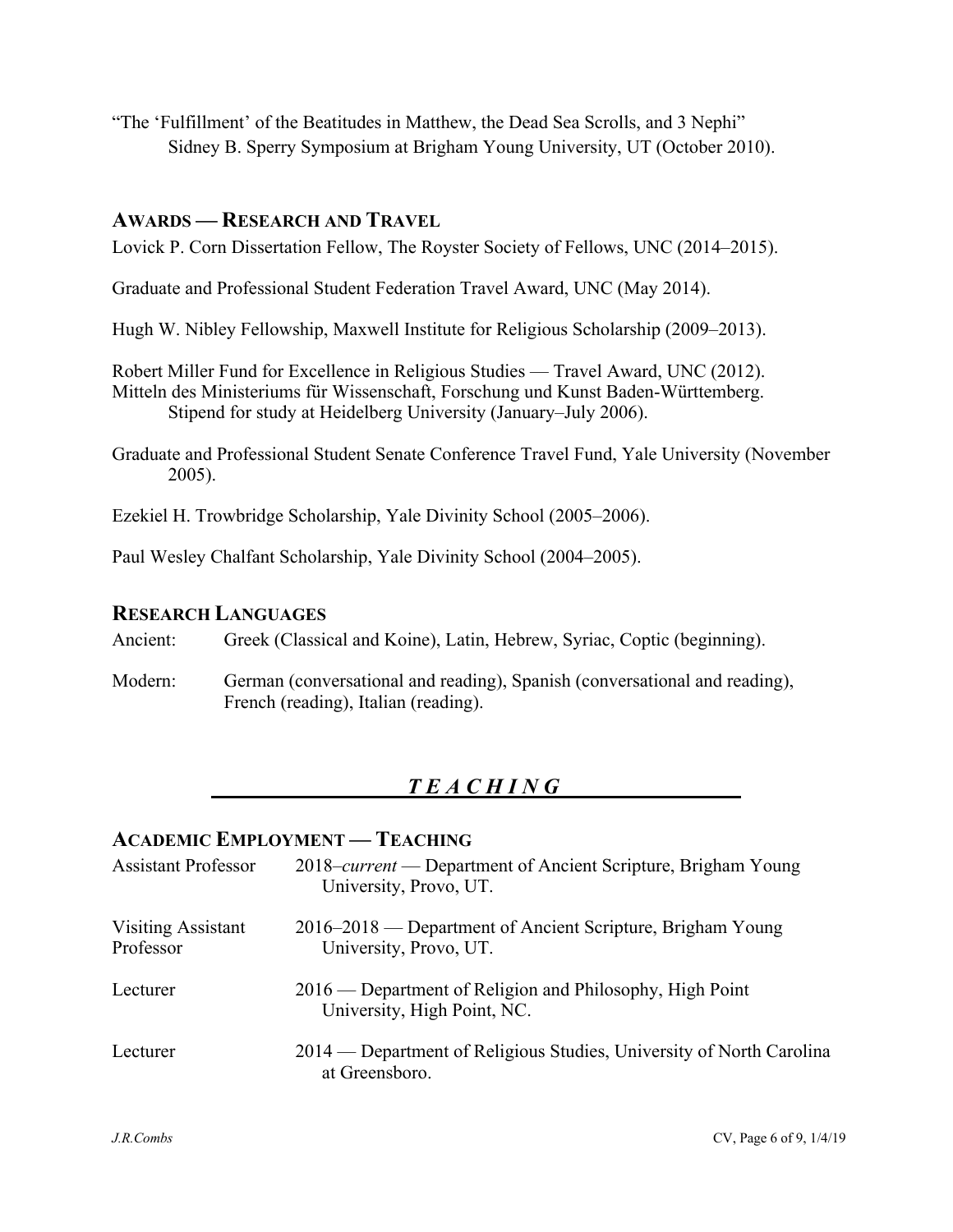| Part-Time Instructor      | 2013 — Department of Religious Studies, Guilford College in<br>Greensboro, NC.                                                                                                                                                                                |
|---------------------------|---------------------------------------------------------------------------------------------------------------------------------------------------------------------------------------------------------------------------------------------------------------|
| <b>Teaching Fellow</b>    | 2012–2014, 2016 — Department of Religious Studies, University of<br>North Carolina at Chapel Hill.                                                                                                                                                            |
| Online Instructor         | 2012, 2014, 2016 — Friday Center for Continuing Education,<br>University of North Carolina at Chapel Hill.                                                                                                                                                    |
| <b>Teaching Assistant</b> | 2008–2012 — Department of Religious Studies, University of North<br>Carolina at Chapel Hill.<br>Led weekly discussion sections, graded, and lectured for courses<br>taught by Bart Ehrman, Zlatko Pleše, Jodi Magness, Bennie<br>Reynolds, and David Lambert. |
| Part-Time Faculty         | 2007 — Department of Ancient Scripture, Brigham Young University,<br>Provo, UT.                                                                                                                                                                               |
| Adjunct Instructor        | 2006–2007 — Department of Philosophy, Westminster College in Salt<br>Lake City, UT.                                                                                                                                                                           |
|                           | 2006–2007 — Department of Philosophy and Humanities, Utah Valley<br>State College (now Utah Valley University) in Orem, UT.                                                                                                                                   |

## **TEACHING EXPERIENCE — INSTRUCTION AND COURSE DEVELOPMENT**

| <b>BYU Courses Designed and</b> | • REL A $121$ – Book of Mormon, I                                      |
|---------------------------------|------------------------------------------------------------------------|
| Taught:                         | REL A 122 – Book of Mormon, II<br>$\bullet$                            |
|                                 | REL A 275 — Teachings & Doctrine of the Book of<br>$\bullet$<br>Mormon |
|                                 | • REL A $211$ — New Testament: Gospels                                 |
|                                 | REL A 212 — New Testament: Acts–Revelation                             |
|                                 | REL A 250 — Jesus Christ and the Everlasting Gospel<br>$\bullet$       |
|                                 |                                                                        |
| Other Courses Designed and      | Introduction to the New Testament<br>$\bullet$                         |
| Taught:                         | Introduction to the Hebrew Bible / Old Testament<br>٠                  |
|                                 | Jesus in Myth, Tradition, and History (30–200CE)<br>$\bullet$          |
|                                 | Birth of Christianity<br>٠                                             |
|                                 | Religions of the World                                                 |
|                                 | <b>Ethics and Values</b>                                               |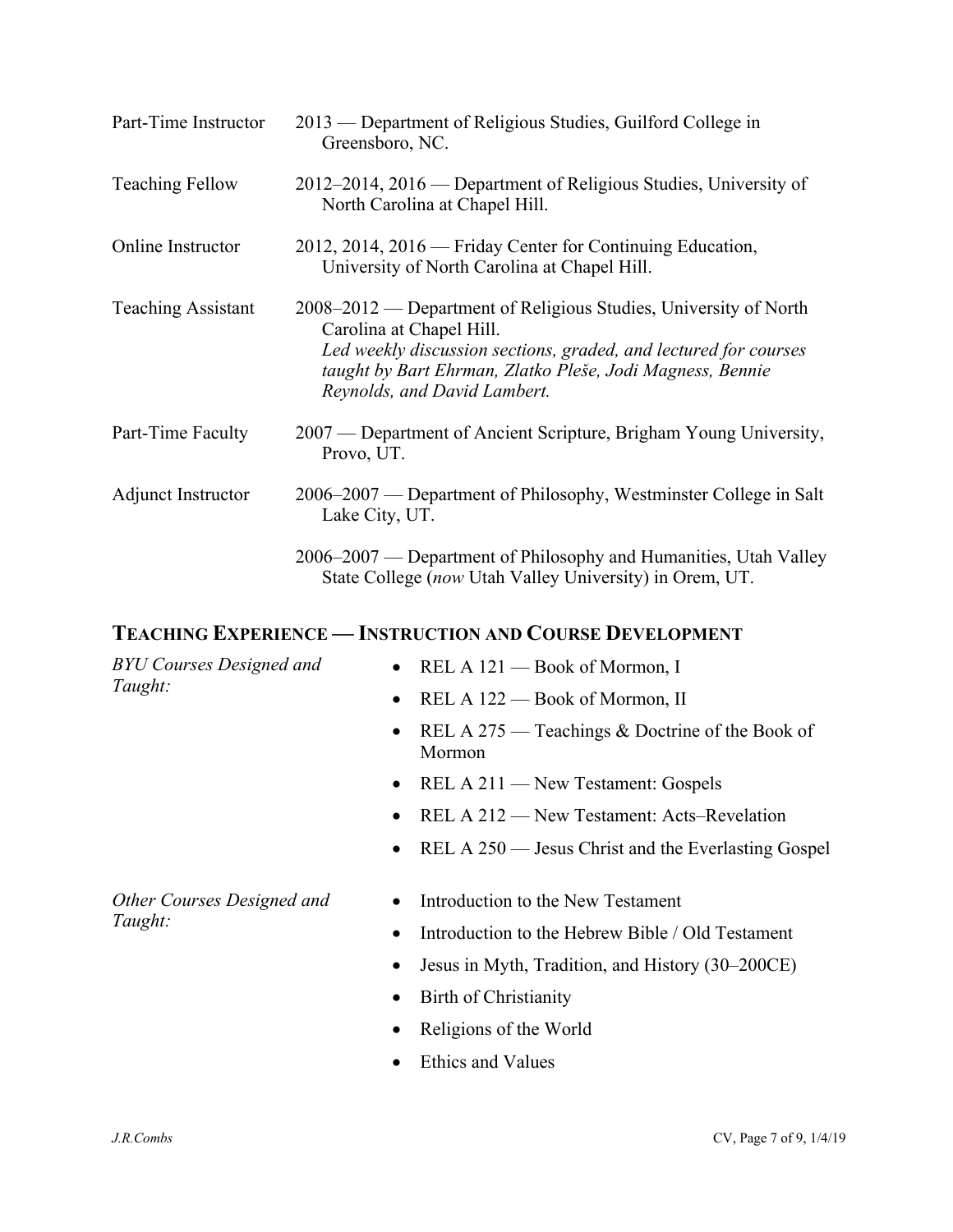- *Online Courses Taught:* • Introduction to the New Testament
	- Birth of Christianity

- *Additional Courses Assisted:* Varieties of Early Christianity
	- Introduction to Early Judaism
	- Archaeology of Palestine in the New Testament Period

### **TEACHING AWARDS**

Tanner Award for Excellence in Undergraduate Teaching by Graduate Teaching Assistants 2012, University of North Carolina at Chapel Hill (Awarded 26 April 2012).

\* *One of five selected university-wide to receive this most distinguished teaching award. Nominated by students, the University Committee on Teaching Awards reviews the nominees, collects additional information from Department Chairs, and recommends five winners to the Chancellor. The Tanner Award was established "to recognize excellence in inspirational teaching of undergraduate students, particularly first- and second-year students."*

Student Undergraduate Teaching and Staff Award 2011 (SUTASA), University of North Carolina at Chapel Hill (Awarded 12 April 2011).

*\* One of nine selected among faculty and graduate students university-wide for this honor. It is awarded once annually "on the basis of demonstrated and consistent teaching excellence, success in positively affecting a broad spectrum of students both in and outside the classroom, and creation of a dynamic learning environment."*

### *P R O F E S S I O N A L A C T I V I T I E S*

#### **ACADEMIC SERVICE**

*Brigham Young University*

Steering Committee Late Ancient Religions Group (2016–*present*).

Committee Member Religious Education Undergraduate Student Symposium (2016–2019).

#### *Mormon Scholars Foundation*

Organizing Committee Faith and Knowledge Conference for LDS Graduate Students in Religious Studies. – Wesley Theological Seminary, Washington D.C. February 2013.